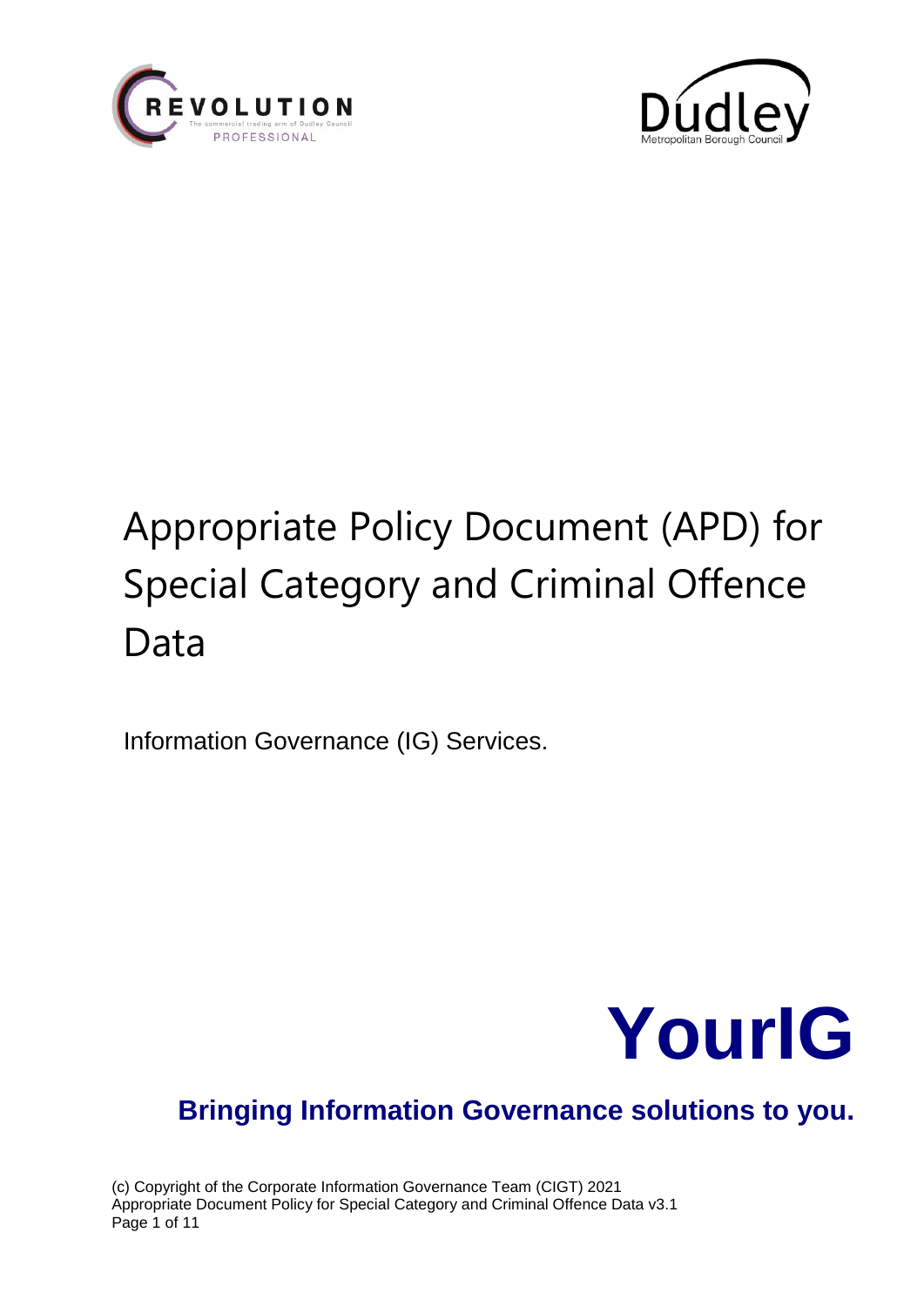



## Contents

| Appropriate Policy Document (APD) for Special Category and Criminal Offence Data 3 |  |
|------------------------------------------------------------------------------------|--|
|                                                                                    |  |
|                                                                                    |  |
|                                                                                    |  |
|                                                                                    |  |
|                                                                                    |  |
|                                                                                    |  |
|                                                                                    |  |
|                                                                                    |  |
|                                                                                    |  |
|                                                                                    |  |
|                                                                                    |  |
|                                                                                    |  |
|                                                                                    |  |
|                                                                                    |  |
|                                                                                    |  |
|                                                                                    |  |
|                                                                                    |  |
|                                                                                    |  |
|                                                                                    |  |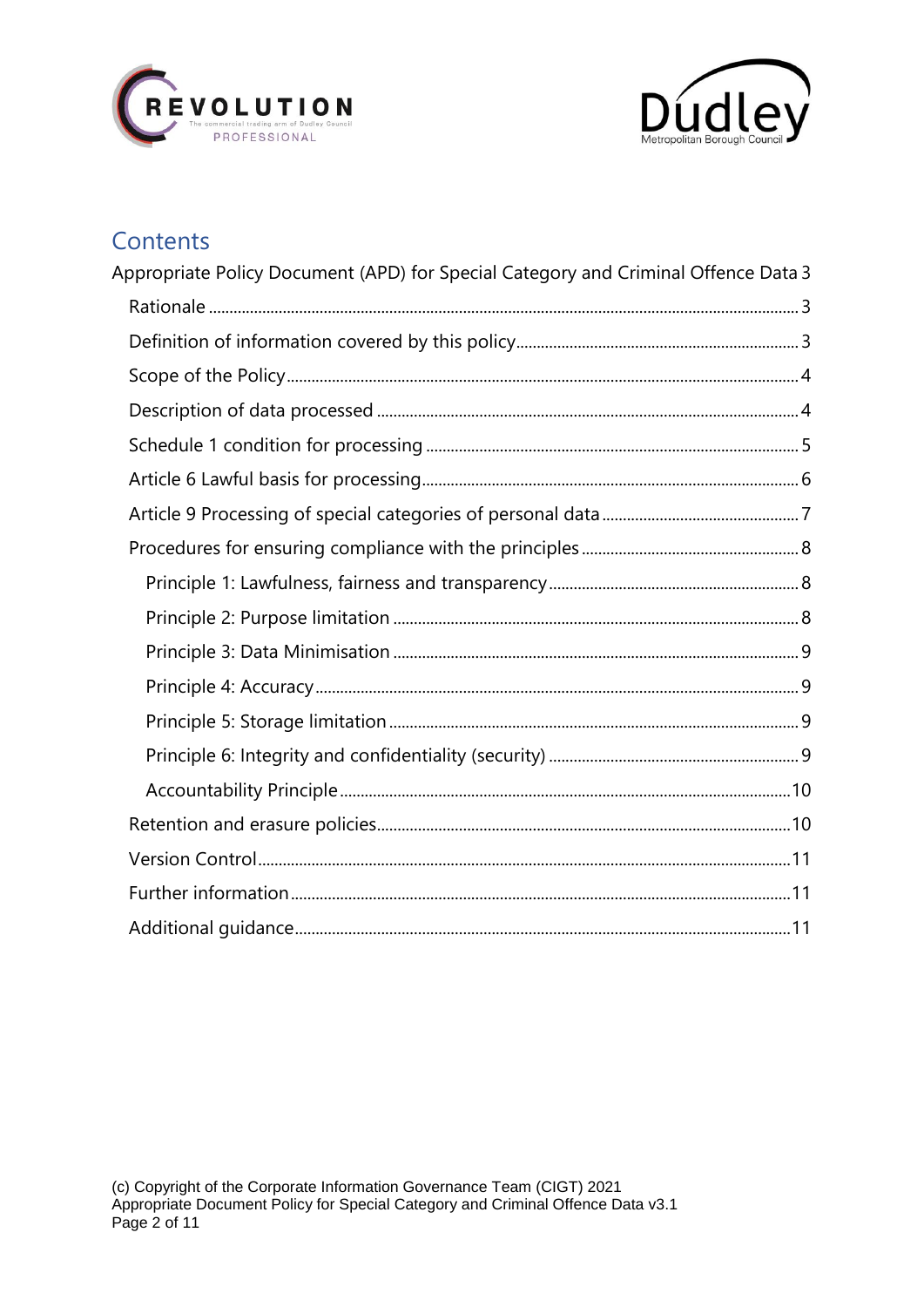<span id="page-2-0"></span>



### Appropriate Policy Document (APD) for Special Category and Criminal Offence **Data**

#### <span id="page-2-1"></span>Rationale

The Data Protection Act 2018 outlines the requirement for an Appropriate Policy Document (APD) to be in place when processing special category and criminal offence data.

To ensure that Gig Mill Primary School has a lawful basis for processing it must meet public interest conditions as set out in Schedule 1 of the Data Protection Act 2018. Gig Mill Primary School must also satisfy a condition under Article 6 (1) and Article 9 (2) of the UK General Data Protection Regulation (UK GDPR).

This policy also shows how Gig Mill Primary School processing of Special Category and Criminal Offence Data meets the requirements of the UK GDPR Article 5 principles.

This policy is written to ensure that personal data relating to the data subject has sufficient information to understand how Gig Mill Primary School is processing their Special Category and Criminal Offence Data and how long it is retained for.

The purpose of this policy is to ensure that the school complies with the provisions of UK GDPR and the Data Protection Act 2018 to protect the rights and privacies of individuals.

#### <span id="page-2-2"></span>Definition of information covered by this policy

Special category data includes information relating to: Race, ethnic origin, politics, religion, trade union membership, genetics, biometrics (where used for ID purposes), health, sex life, and sexual orientation.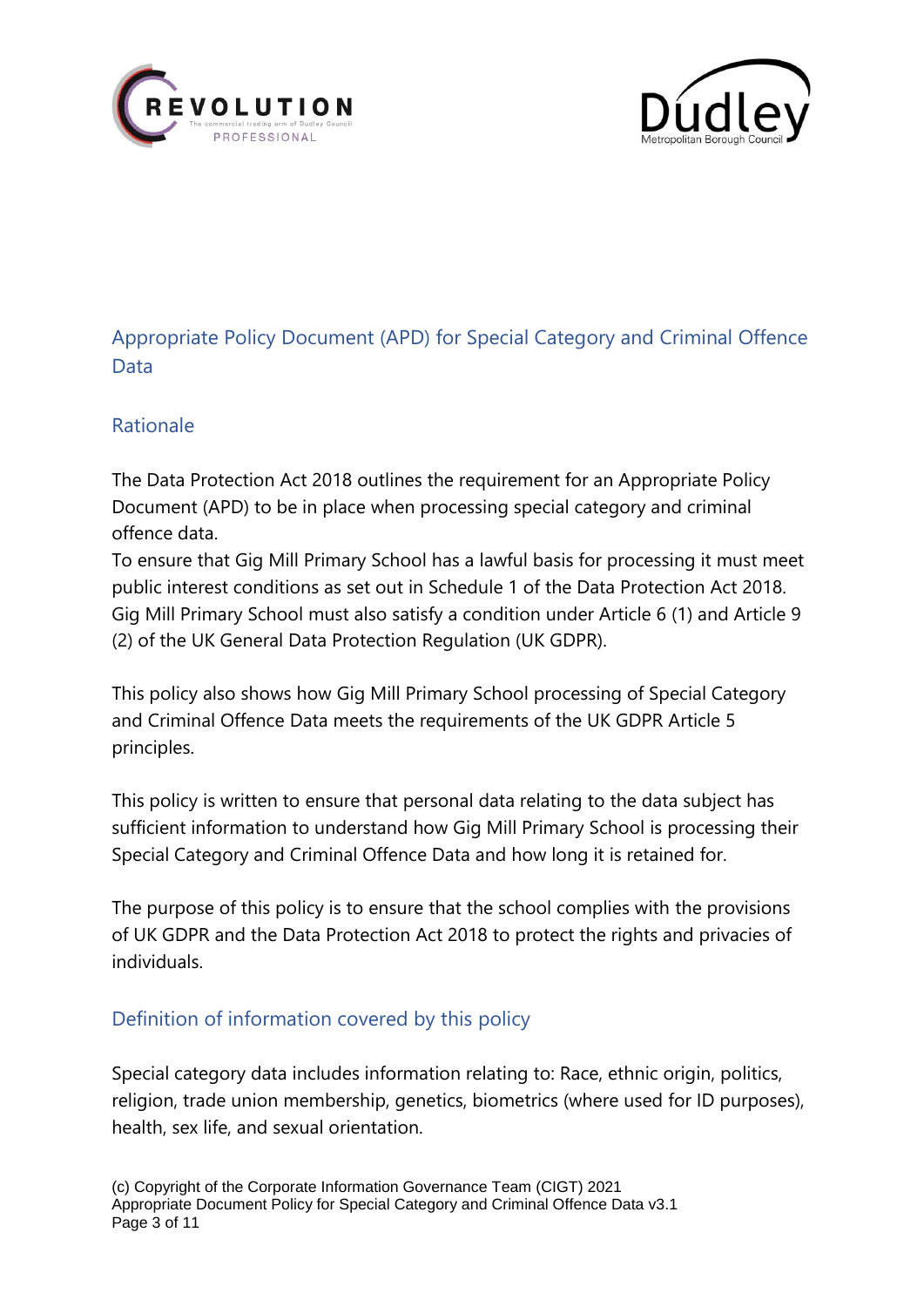



Criminal Convictions/offences data is a separate sensitive category under Data Protection Law.

#### <span id="page-3-0"></span>Scope of the Policy

This policy applies to employees and pupils of Gig Mill Primary School. It also applies to temporary staff, volunteers and Governors working on behalf of the school.

#### <span id="page-3-1"></span>Description of data processed

Personal data processed by Gig Mill Primary School falls into three broad categories:

*Pupil data* – relates to personal identifiers and contacts (such as name, unique pupil number, contact details and address). Characteristics (such as ethnicity, language, gender, religion, data of birth, free school meal eligibility). Special education needs, safeguarding information, medical and administration (doctor's information, child health, dental health, allergies, medication and dietary requirements). Attendance information, assessment, attainment and behavioral information. The school obtains data on parents, guardians, carers including their name, address, telephone number and e-mail address.

*Workforce data* – relates to personal information (such as name, address and contact details, employee or teacher number, bank details, national insurance number, marital status, next of kin, dependents and emergency contacts). Special categories of data (such as gender, age, ethnic group). Contract information (such as start dates, terms and conditions of employment, hours worked, post, roles and salary information, pensions, nationality and entitlement to work in the UK). Qualifications (such as skills and experience, where relevant). Work absence information, information about criminal records, details of any disciplinary or grievance procedures. Assessments of performance (such as appraisals, performance reviews, ratings, performance improvement plans and related correspondence). Information about medical or health conditions (such as whether or not a Governor and Volunteer has a disability for which the organisation needs to make reasonable adjustments).

*Governor and Volunteer data* – personal information (such as name, address and contact details, where appropriate details of bank, national insurance number,

(c) Copyright of the Corporate Information Governance Team (CIGT) 2021 Appropriate Document Policy for Special Category and Criminal Offence Data v3.1 Page 4 of 11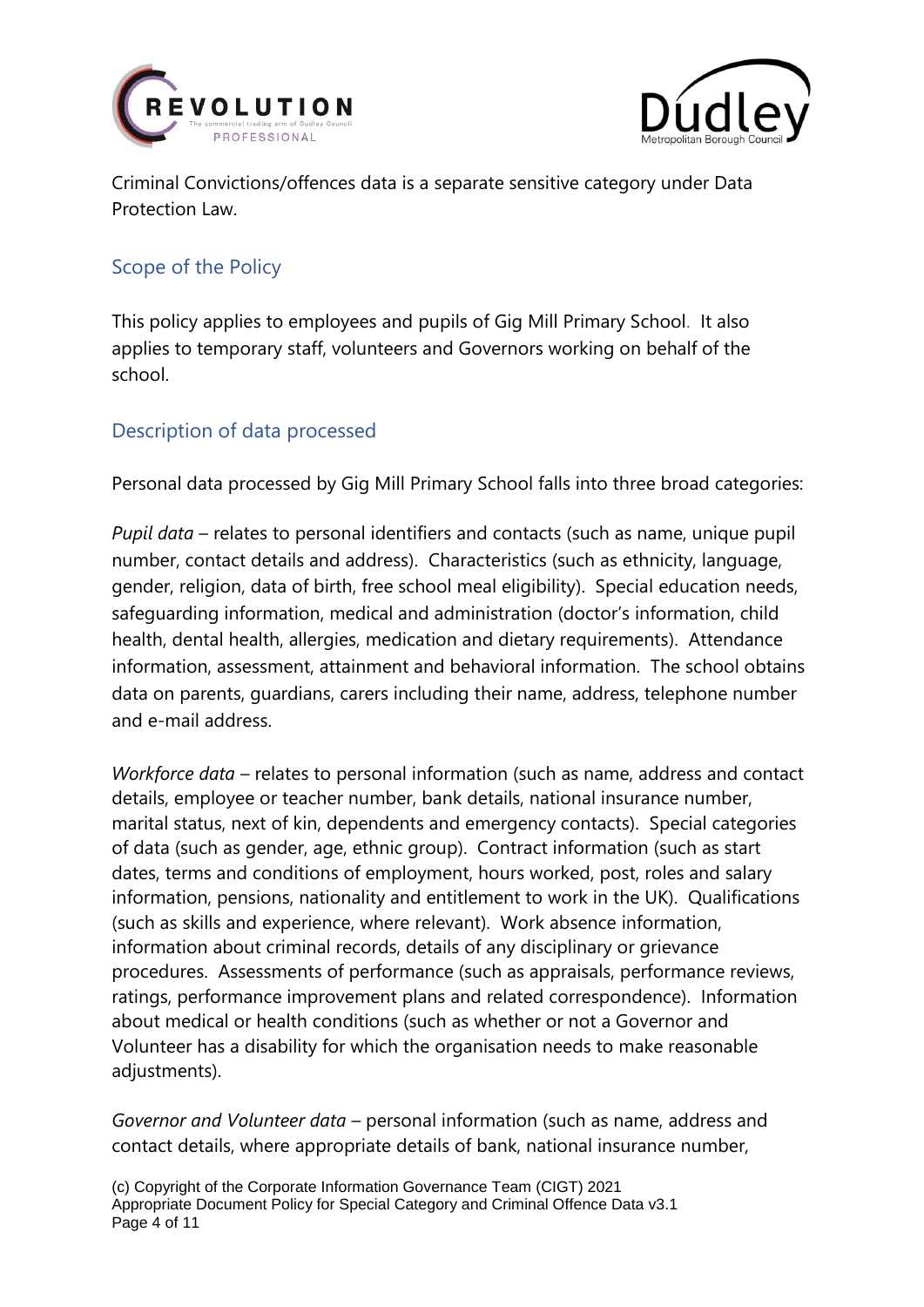



information on marital status, next of kin, dependants and emergency contacts). Special categories of data including characteristics information (such as gender, age, ethnic group). Information about engagement with the school (such as start dates, terms and conditions of engagement, role as a Governor or volunteer, hours engaged, activities engaged with). Qualifications (such as skills and experience, where relevant). Information about any criminal record. Details of any disciplinary or grievance procedures (such as any warnings issued and related correspondence). Information about medical or health conditions (such as whether or not a Governor and Volunteer has a disability for which the organisation needs to make reasonable adjustments).

#### <span id="page-4-0"></span>Schedule 1 condition for processing

The school's Privacy Notice (Pupil, Workforce and Governors/Volunteers) records the lawful basis for processing personal data. The Privacy Notices highlight the following:

- Gig Mill Primary School as the data controller for the purposes of Data Protection Law
- The name of the data protection officer
- The purposes of the processing
- The categories of personal data collected, held and shared

Additionally, in accordance with the requirements under Article 30 of the UK GDPR Gig Mill Primary School maintains a Record of Processing Activities (RoPA) also known as an Information Asset Register (IAR).

The IAR identifies the name of the information asset. Recorded against each information asset is the following:

- What does it do; Location of the information asset; Information asset owner;
- Volume; Personal data held; Processing purposes; Personal data source;
- Access and Security; Shared recipients; Format;
- Data retention periods applied to the information assets;

(c) Copyright of the Corporate Information Governance Team (CIGT) 2021 Appropriate Document Policy for Special Category and Criminal Offence Data v3.1 Page 5 of 11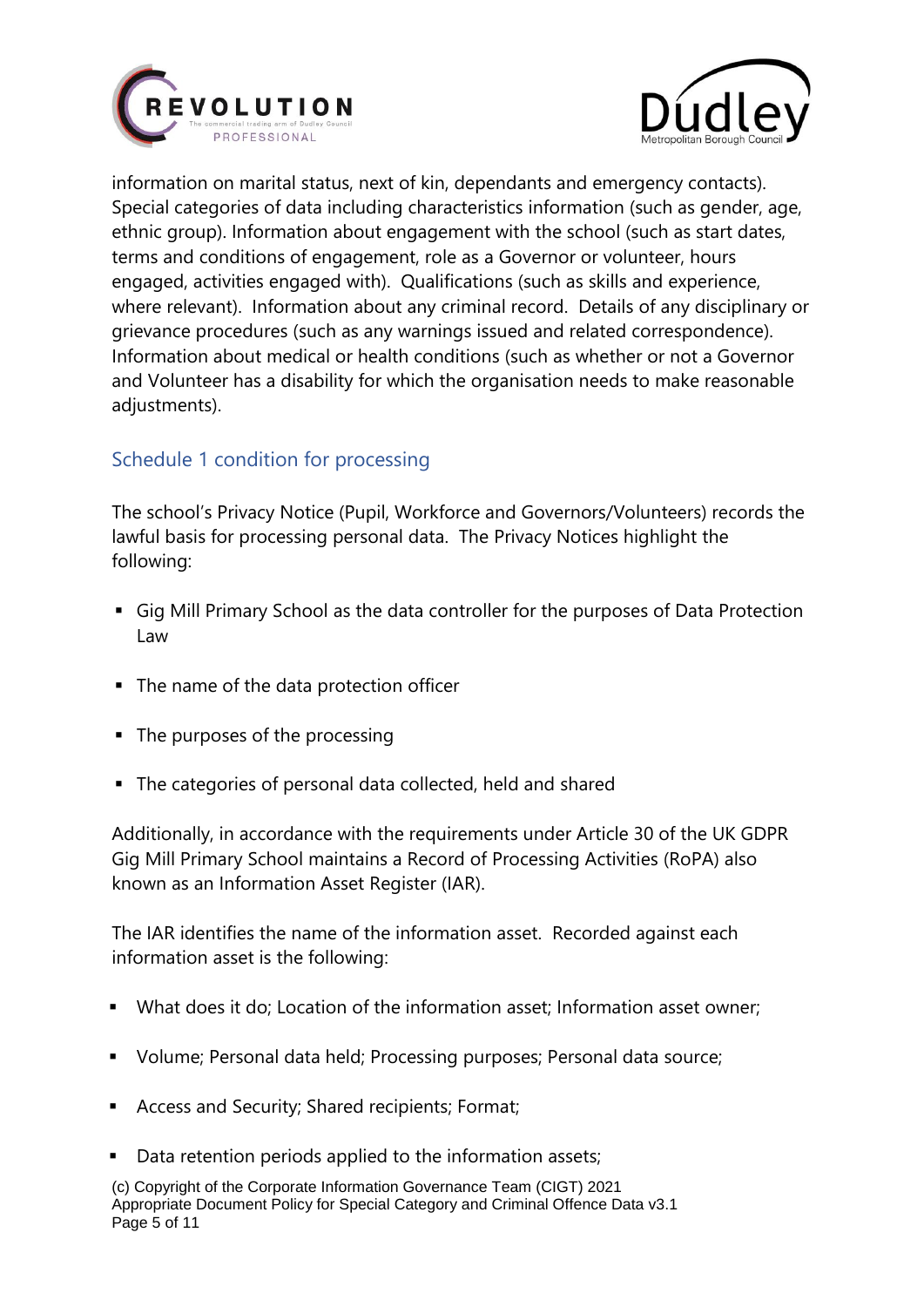



- How personal data is destroyed; Risks/impact;
- Whether a Data Protection Impact Assessment has been undertaken;
- Privacy Notice in place; Whether a code of practice exists;
- **Data Processor Contracts in Place; Whether consent is used as a lawful basis;**
- Recording of data breaches if applicable

#### <span id="page-5-0"></span>Article 6 Lawful basis for processing

Special category data is the most sensitive personal data a controller can process. The misuse of this data is likely to interfere with an individual's fundamental rights and freedoms and could cause real harm and damage.

Due to the possible risks, the ICO expects controllers to take all necessary precautions to protect this data.

Therefore, the school must have a lawful basis to process this type of data which satisfies a condition under Article 6 (1) and Article 9 (2). The lawful basis under Article 6 (1) is as follows:

- (a) the data subject has given consent to the processing of his or her personal data for one or more specific purposes;
- (b) processing is necessary for the performance of a contract to which the data subject is party or in order to take steps at the request of the data subject prior to entering into a contract;
- (c) processing is necessary for compliance with a legal obligation to which the controller is subject;
- (d) processing is necessary in order to protect the vital interest of the data subject or of another natural person;
- (e) processing is necessary for the performance of a task carried out in the public interest or in the exercise of official authority vested in the controller;

(c) Copyright of the Corporate Information Governance Team (CIGT) 2021 Appropriate Document Policy for Special Category and Criminal Offence Data v3.1 Page 6 of 11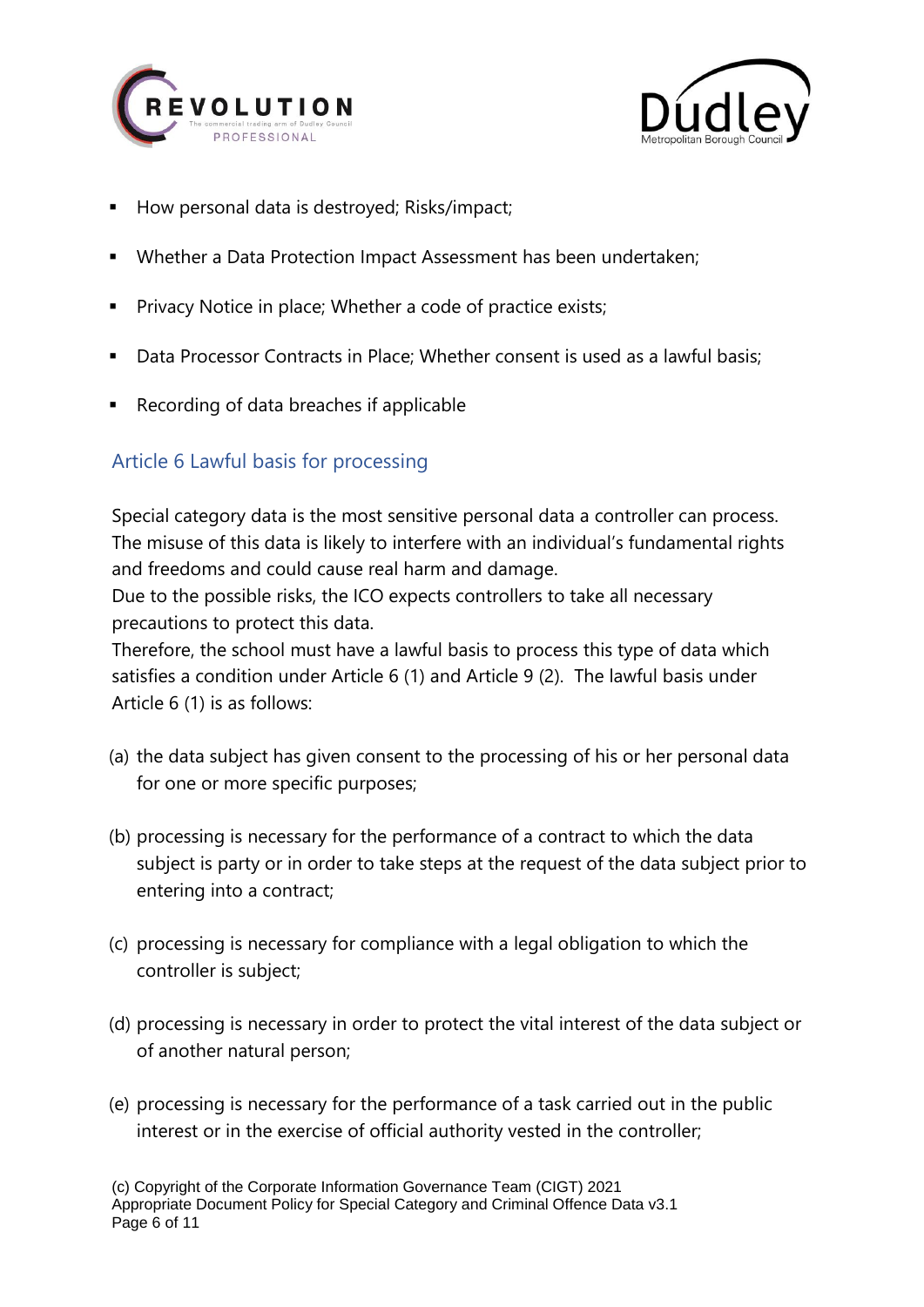![](_page_6_Picture_0.jpeg)

![](_page_6_Picture_1.jpeg)

(f) processing is necessary for the purposes of the legitimate interests pursued by the controller or by a third party, except where such interests are overridden by interests or fundamental rights and freedoms of the data subject which require protection of personal data, in particular where the data subject is a child.

#### <span id="page-6-0"></span>Article 9 Processing of special categories of personal data

Processing of Special category personal data will be lawful only if it meets one of the conditions from Article 9 (2) UK GDPR below:

- (a) an individual has given explicit consent to the processing of personal data for one or more specified purposes, except where limited by law;
- (b) processing is necessary for the purposes of carrying out the obligations and exercising specific rights of the school or a person under employment, social security and social protection law or a collective agreement under law;
- (c) processing is necessary to protect the vital interests of a person or where the person is physically or legally incapable of giving consent;
- (d) processing by non-for-profit bodies for legitimate activities with appropriate safeguards;
- (e) processing relates to personal data which have been made public by a person;
- (f) processing is necessary for the establishment, exercise or defence of legal claims or whenever courts are acting in their judicial capacity;
- (g) processing is necessary for reasons of substantial public interest under law;
- (h) processing is necessary for the purposes of preventive or occupational medicine, for the assessment of the working capacity of the employee, medical diagnosis, the provision of health or social care or treatment or the management of health or social care systems and services on the basis of law or pursuant to contract with a health professional and subject to the duty of confidentiality;
- (i) processing is necessary for reasons of public interest in the area of public health, such as protecting against serious cross-border threats to health or ensuring high

(c) Copyright of the Corporate Information Governance Team (CIGT) 2021 Appropriate Document Policy for Special Category and Criminal Offence Data v3.1 Page 7 of 11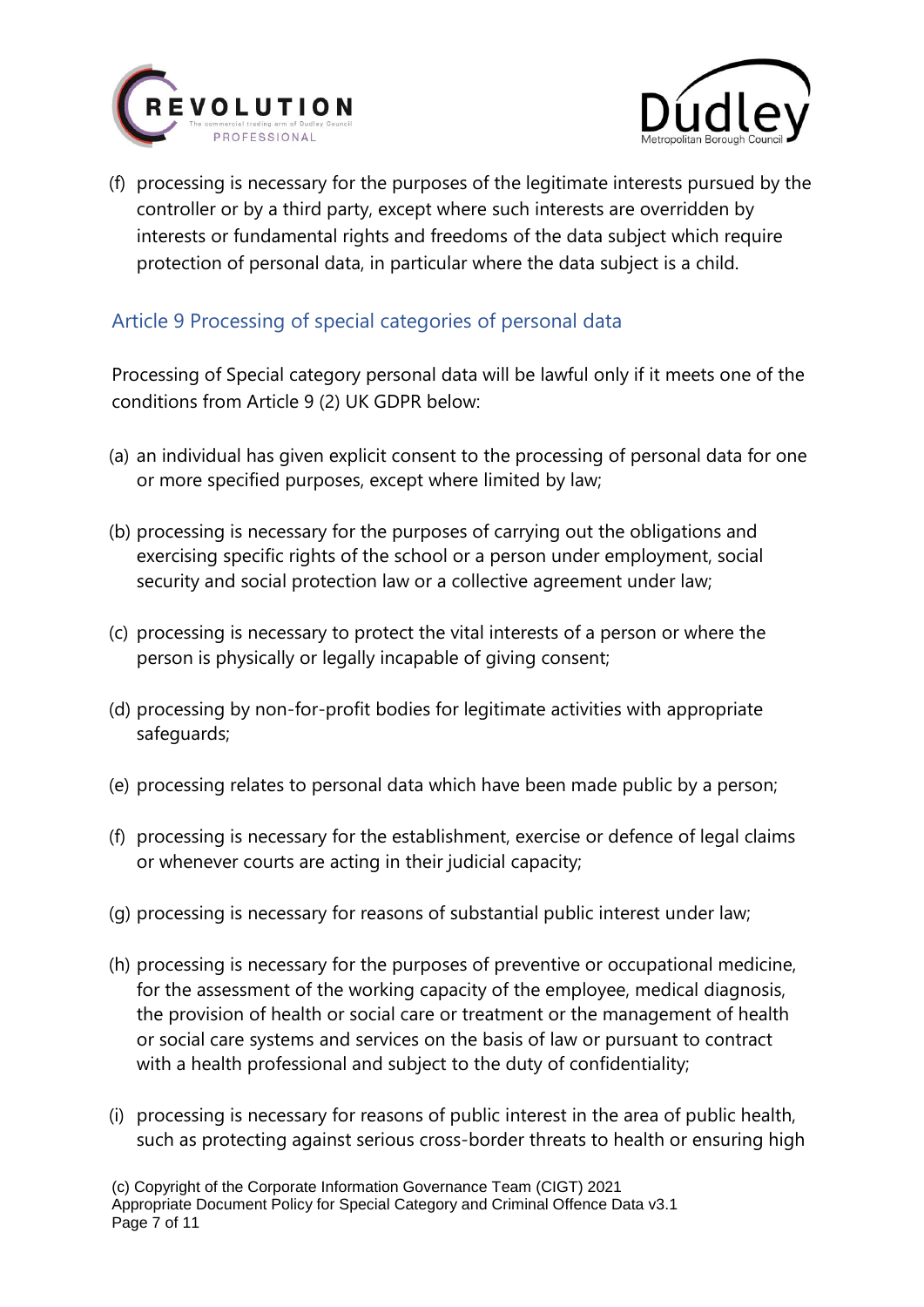![](_page_7_Picture_0.jpeg)

![](_page_7_Picture_1.jpeg)

standards of quality and safety of health care and of medicinal products or medical devices, subject to the duty of confidentiality; or,

(j) processing is necessary for archiving purposes in the public interest, scientific or historical research purposes or statistical purposes.

#### <span id="page-7-0"></span>Procedures for ensuring compliance with the principles

Article 5 of the UK General Data Protection Regulation sets out the data protection principles. These are Gig Mill Primary School procedures for ensuring we comply with them.

<span id="page-7-1"></span>Principle 1: Lawfulness, fairness and transparency

Personal data shall be processed lawfully, fairly and in a transparent manner in relation to the data subject.

Gig Mill Primary School will:

- Ensure that personal data is only processed where a lawful basis applies, and where processing is otherwise lawful
- Only process personal data fairly, and will ensure that data subjects are not misled about the purposes of any processing
- Ensure that data subjects receive full privacy information so that any processing of personal data is transparent

#### <span id="page-7-2"></span>Principle 2: Purpose limitation

Personal data shall be collected for specified, explicit and legitimate purposes and not further processed in a manner that is incompatible with those purposes.

Gig Mill Primary School will:

- Only collect personal data for specified, explicit and legitimate purposes, and we will inform data subjects what those purposes are in a privacy notice.
- Not use personal data for purposes that are incompatible with the purposes for which it was collected. If we do use personal data for a new purposes that is compatible, we will inform the data subject first.

(c) Copyright of the Corporate Information Governance Team (CIGT) 2021 Appropriate Document Policy for Special Category and Criminal Offence Data v3.1 Page 8 of 11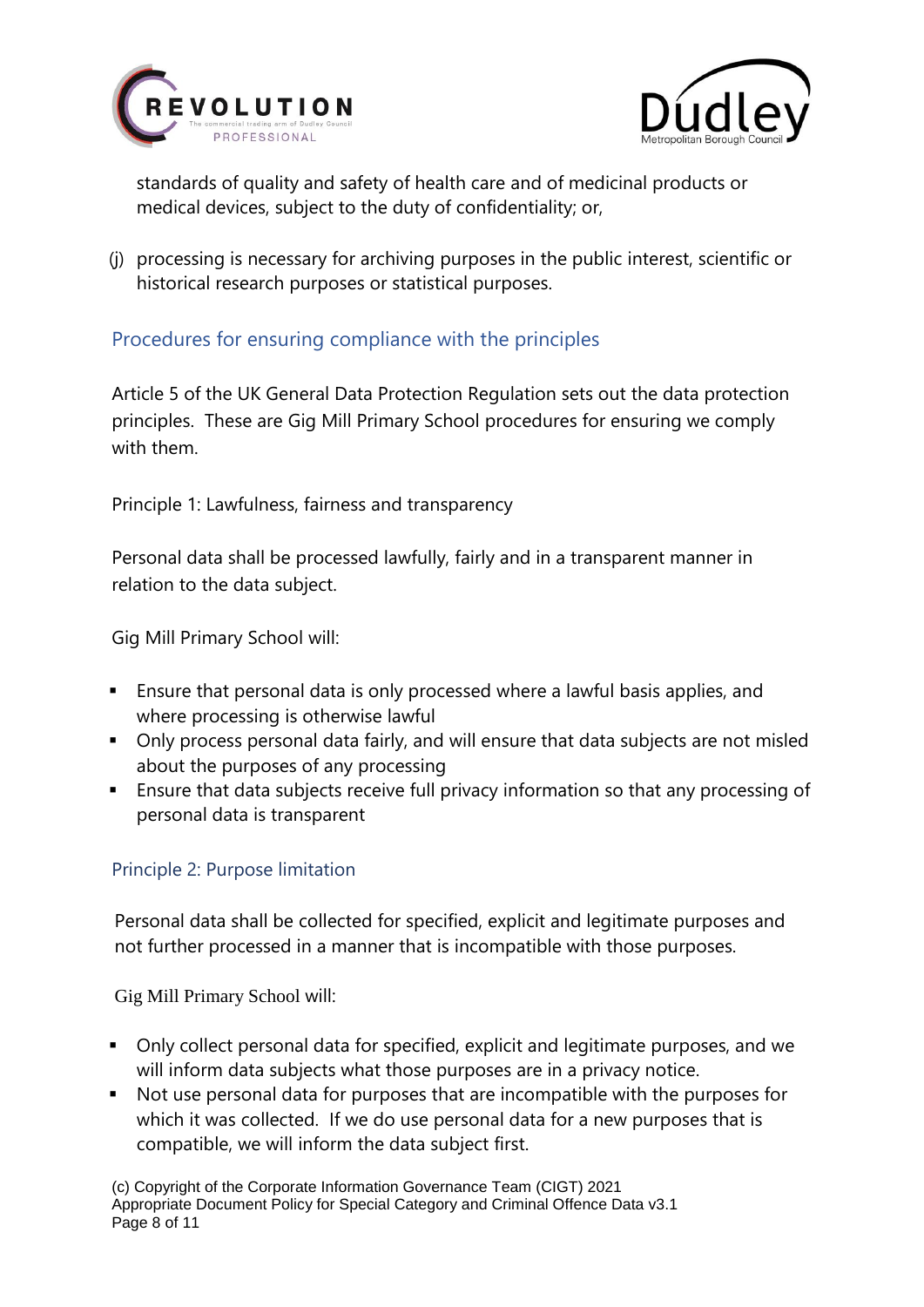![](_page_8_Picture_0.jpeg)

![](_page_8_Picture_1.jpeg)

<span id="page-8-0"></span>Principle 3: Data Minimisation

Personal data shall be adequate, relevant and limited to what is necessary in relation to the purposes for which they are processed.

Gig Mill Primary School will:

- Only collect the minimum personal data that we need for the purposes for which it is collected.
- We will ensure that the data we collect is adequate and relevant.

<span id="page-8-1"></span>Principle 4: Accuracy

Personal data shall be accurate and, where necessary, kept up to date.

Gig Mill Primary School will:

- Ensure that personal data is accurate and kept up to date where necessary.
- We will take particular care to do this where our use of the personal data has a significant impact on individuals.

#### <span id="page-8-2"></span>Principle 5: Storage limitation

Personal data shall be kept in a form which permits identification of data subjects for no longer than is necessary for the purposes for which the personal data are processed.

Gig Mill Primary School will:

- Only keep personal data in identifiable form as long as is necessary for the purposes for which it is collected, or where we have a legal obligation to do so.
- Once we no longer need personal data it shall be deleted or rendered permanently anonymous.

#### <span id="page-8-3"></span>Principle 6: Integrity and confidentiality (security)

Personal data shall be processed in a manner that ensures appropriate security of the personal data, including protection against unauthorised or unlawful processing and against accidental loss, destruction or damage, using appropriate technical or organisational measures.

(c) Copyright of the Corporate Information Governance Team (CIGT) 2021 Appropriate Document Policy for Special Category and Criminal Offence Data v3.1 Page 9 of 11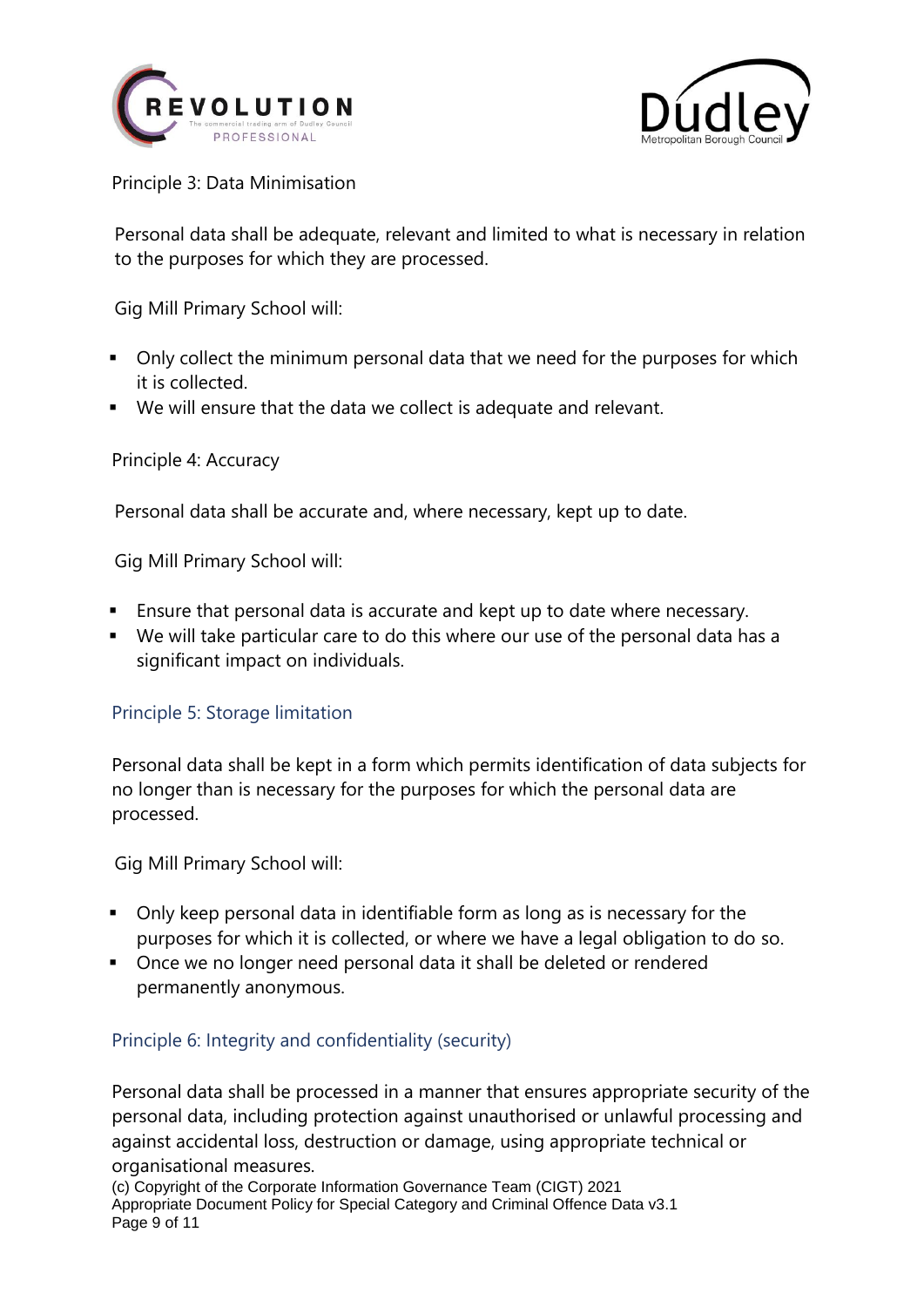![](_page_9_Picture_0.jpeg)

![](_page_9_Picture_1.jpeg)

Gig Mill Primary School will:

▪ Ensure that there appropriate organisational and technical measures in place to protect personal data.

#### <span id="page-9-0"></span>Accountability Principle

Gig Mill Primary School, as Data Controller, shall be responsible for, and be able to demonstrate compliance with the principles above. The Senior Information Risk Owner (Headteacher), Senior Leadership Team, Teachers, Teaching Assistant, School Business Manager, Office Staff, Site Manager, and any other member of staff as appropriate, are responsible for ensuring that Gig Mill Primary School is compliant with these principles.

Gig Mill Primary School will:

- Ensure that records are kept of all personal data processing activities, and that these are provided to the Information Commissioner on request.
- Carry out a Data Protection Impact Assessment for any high risk personal data processing, and consult the Information Commissioner if appropriate.
- Ensure that the School's Data Protection Officer is consulted to provide independent advice and monitoring of the School's personal data handling, and that the Data Protection Officer has access to report to the highest management level of the School.
- Have in place internal processes to ensure that personal data is only collected, used or handled in a way that is compliant with data protection law

#### <span id="page-9-1"></span>Retention and erasure policies

Where special category of criminal convictions personal data is processed Gig Mill Primary School will ensure that:

- There is a record of that processing, and that record will set out, where possible, the envisaged time limits for erasure of the different categories of data
- Where we no longer require special category or criminal convictions personal data for the purpose for which it was collected, we will delete it or render it permanently anonymous

(c) Copyright of the Corporate Information Governance Team (CIGT) 2021 Appropriate Document Policy for Special Category and Criminal Offence Data v3.1 Page 10 of 11